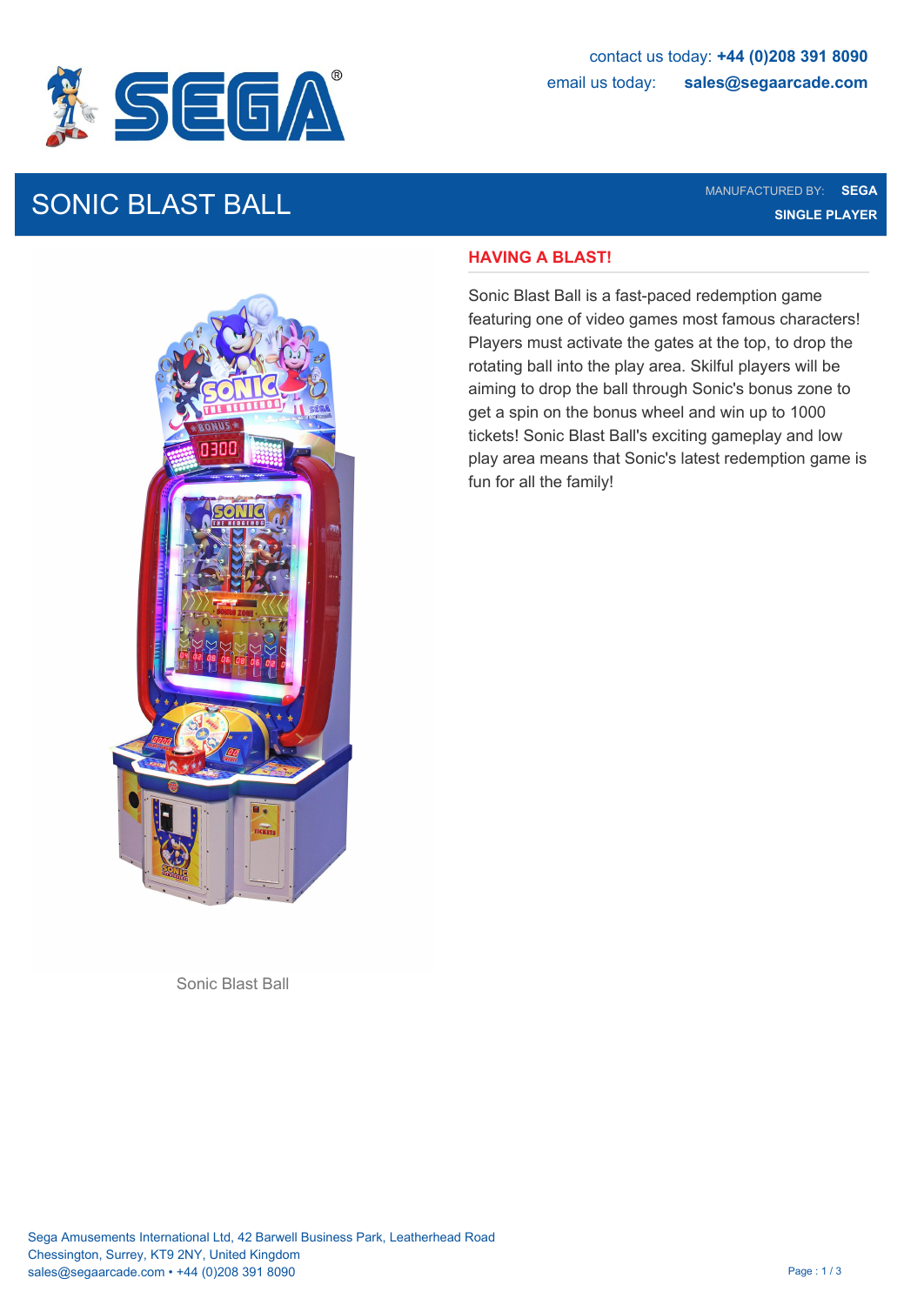- $\blacktriangleright$  Instantly recognisable Sonic branding
- Unique blast ball led-lit attract mode-
- ◆ Fun for all the family Kids
- $\blacktriangleright$  Easy, fun gameplay
- ◆ Small footprint

Redemption Licenced Games Kids